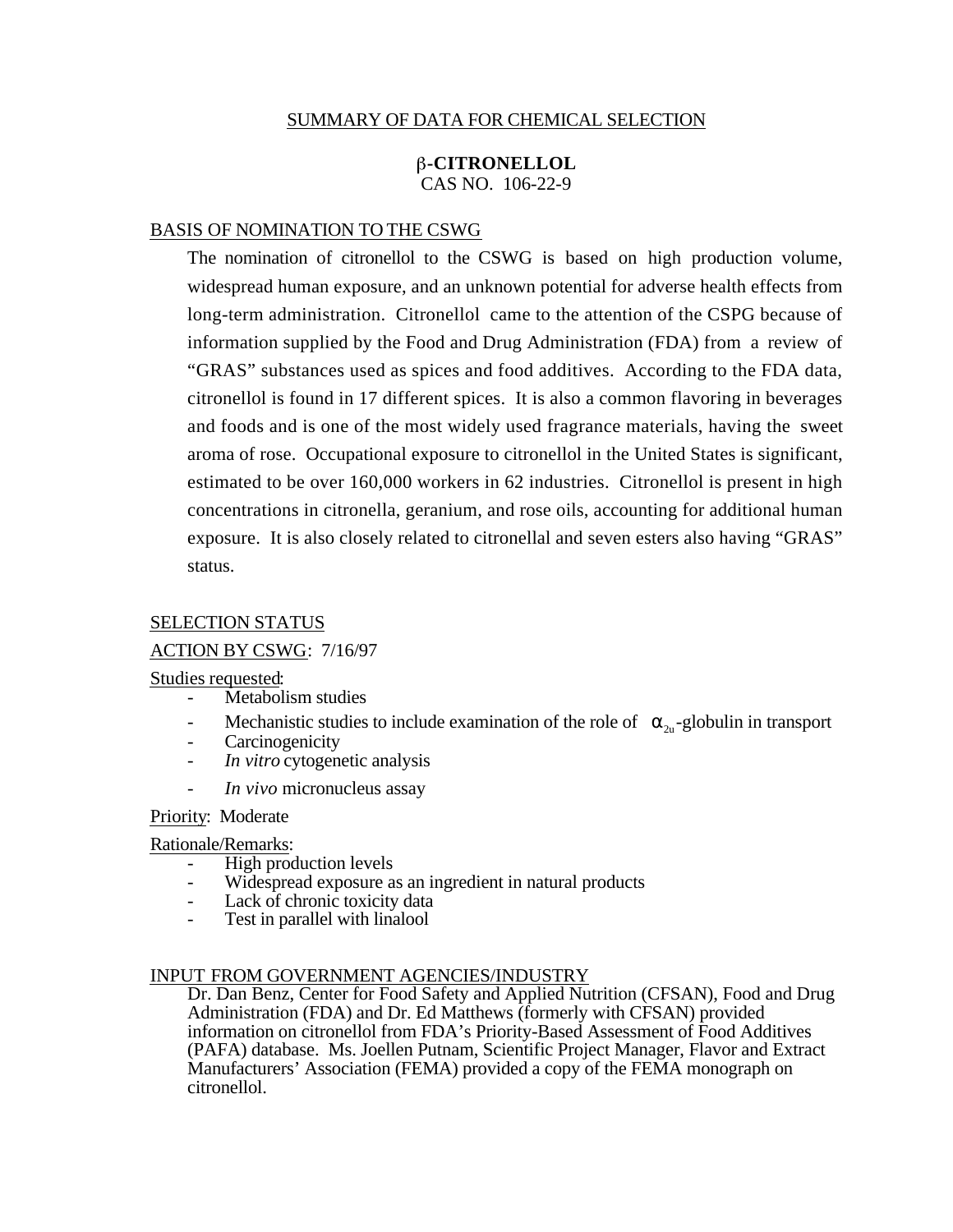| <b>CHEMICAL</b>                                                  |                                     | <b>IDENTIFICATION</b>                         |                                                           |  |
|------------------------------------------------------------------|-------------------------------------|-----------------------------------------------|-----------------------------------------------------------|--|
| <b>CAS Registry Number:</b>                                      | $H_3C$<br>$\mathbf{H}_{\mathbf{A}}$ |                                               | 106-22-9                                                  |  |
| <b>Chemical Abstracts Service</b><br>(8CI, 9CI)                  |                                     | Name:<br>CH <sub>2</sub> OH                   | 6-Octen-1-ol, 3,7-dimethyl-                               |  |
| <b>Synonyms and Trade</b><br>dlcitronellol;                      | CH <sub>3</sub><br>$H_3C$           | Names:                                        | Cephrol; citronellol; -citronellol;                       |  |
|                                                                  |                                     | --citronellol; Rhodinol; Rodinol              |                                                           |  |
| <b>Structural Class:</b>                                         |                                     | allylic alcohol                               | Acyclic, unsaturated, monoterpenoid tertiary,             |  |
| Structure, Molecular Formula and Molecular Weight:               |                                     |                                               |                                                           |  |
| $C_{10}H_{20}O$                                                  |                                     | Mol. wt.: 156.27                              |                                                           |  |
| <b>Chemical and Physical Properties:</b>                         |                                     |                                               |                                                           |  |
| Natural citronellol consists solely of the<br>(Bedoukian, 1985). |                                     |                                               | form although -citronellol has been prepared              |  |
| Description:                                                     |                                     |                                               | Colorless, oily liquid with a rose-like odor (FEMA, 1997) |  |
| <b>Boiling Point:</b>                                            |                                     | 224%C (Lide, 1995)                            |                                                           |  |
| Vapor pressure:                                                  |                                     |                                               | ~0.009 mm Hg at $20\%$ C (FEMA, 1997)                     |  |
| Refractive index:                                                |                                     | 1.4543 at 20%C (Lide, 1995)                   |                                                           |  |
| Flash Point:                                                     |                                     | >93%C (CC) (FEMA, 1997)                       |                                                           |  |
| Density:                                                         |                                     | 0.8560 g/cm <sup>3</sup> at 20%C (Lide, 1995) |                                                           |  |
| Solubility:                                                      |                                     | ether (Budavari, 1996)                        | Very slightly soluble in water; miscible with alcohol,    |  |

 Technical Products and Impurities: Citronellol is available in several grades (purity): Citronellol Terpenes (2.0-20.0%), Citronellol Select (20.0-25.0%), Citronellol 80 (80.0-85.0%), Citronellol Prime (85.0-87.0%), and Citronellol AJ, FCC (94.0-96.0%) (Millenium Specialty Chemicals, 1995a,b,c,d,e).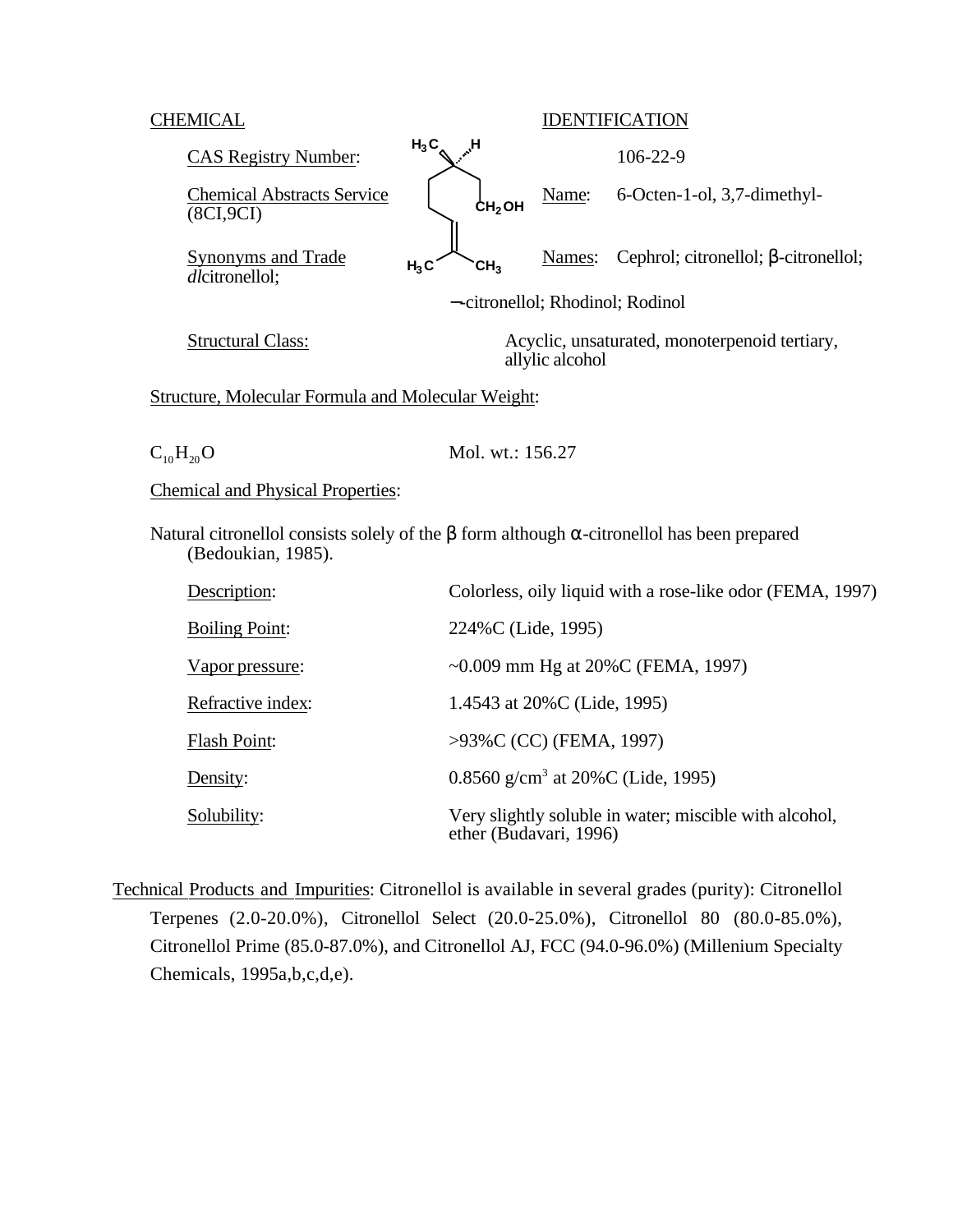#### EXPOSURE INFORMATION

Production and Producers: Citronellol is listed in the EPA's TSCA Inventory (NLM, 1997a).

For citronellol, the method of production is closely related to usage. Premium quality citronellol used in expensive perfumes is organoleptically controlled (Millenium Speciality Chemicals, 1995b). (-)-Citronellol is still obtained mainly from geranium oil by saponification followed by fractional distillation. Much larger quantities of  $(+)$ - and (Å)-citronellol are used and are prepared by partial or total synthesis. The following methods have been reported for the production of citronellol: (1) synthesis of  $(+)$ - and  $(\AA)$ -citronellol from the citronellal fraction of essential oils; (2) synthesis of  $(\AA)$ citronellol from geraniol fractions of essential oils; (3) synthesis of (Å)-citronellol from synthetic geraniol-nerol or citral; and (4) preparation of (-)-citronellol from optically active pinenes (Bauer *et al*., 1988).

In the first method, (+)-citronellal is obtained by distillation of Java citronella oil and is hydrogenated to (+)-citronellol in the presence of a catalyst (e.g., Raney nickel). Similarly, (Å)-citronellol is prepared from the (Å)-citronellal fraction of *Eucalyptus citriodora* oil. In the second method, citronellol is produced by catalytic hydrogenation of saponified geraniol fractions obtained from *Java citronella* oil, followed by fractional distillation. Selective hydrogenation of the double bond in the 2-position of geraniol in geraniol-citronellol mixtures isolated from essential oils can be achieved by using Raney cobalt as a catalyst. In the third method, a considerable amount of commercial synthetic (Å)-citronellol is produced by partial hydrogenation of synthetic geraniol and/or nerol. Another starting material is citral, which can be hydrogenated, e.g., in the presence of a catalyst system consisting of palladium, ruthenium, and trimethylamine. In the fourth method,  $(+)$ -cis-pinane obtained from pinene is pyrolyzed to give  $(+)$ -3,7-dimethyl-1,6octadiene; this is converted into (-)-citronellol (97% purity) by reaction with triisobutylaluminum or diisobutylaluminum hydride, followed by air oxidation and hydrolysis of the resulting aluminum alcoholate (Bedoukian, 1985; Bauer *et al*., 1988).

Recent import data indicate that 202,000 and 109,000 kg of citronellol were imported into the U.S. from the UK, France, Germany, Switzerland, China, and Japan in 1995 and 1996, respectively (Anon., 1997).

Use Pattern: Citronellol is one of the most widely used fragrance materials, particularly for rose notes (aroma) and for floral compositions in general. As a flavor material,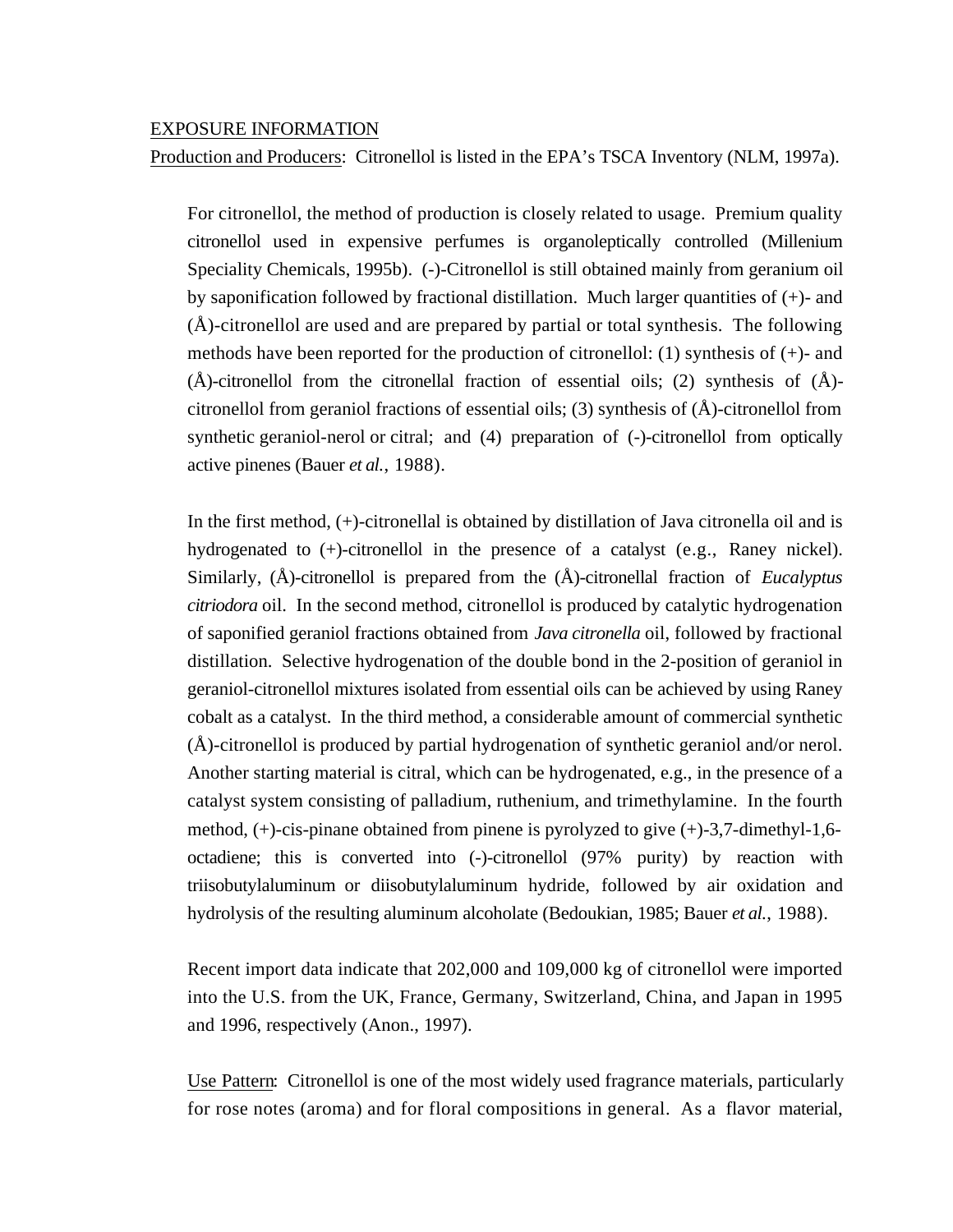citronellol is added for bouquetting purposes to citrus compositions. It is the starting material for numerous citronellyl esters and for hydroxydihydocitronellol, an intermediate in the production of hydroxydihydrocitronellal, and it may be added directly to soaps and detergents (Bauer *et al*., 1988; Millenium Speciality Chemicals, 1995b).

The bulk of citronellol used in industry is derived from pinene, however, considerable quantities of natural citronellol isolated from essential oils are used by perfumers. Because of the varying quantities of geraniol and trace impurities present, the natural citronellol possesses a distinctive olfactory characteristic. Reduction of citronellal also yields a type of citronellol preferred by some perfumers. The annual consumption of citronellol by perfumers in the U.S. was estimated to be around 200,000 lbs. in the 1980s (Bedoukian, 1985).

Numerous natural and artificial flavorings in alcoholic and nonalcoholic beverages (1-4 ppm), hard and soft candies (2-18 ppm), chewing gum (8-9 ppm), ice creams (1-40 ppm), gelatin puddings (2-6 ppm), and baked goods (6-20 ppm) contain various amounts of citronellol. The GRAS list of flavoring ingredients published in 1965 includes citronellol and seven of its common esters (Bedoukian, 1985; FEMA, 1997).

Citronellol has been detected as a volatile component of orange juice (0.015-0.08 ppm), lemon peel oil, bilberry (0.001 ppm), guava (0.06-0.82 ppm), nutmeg (trace), beer  $(0.01$  ppm), white wine (trace), red wine  $(0.02-0.04$  ppm), black tea  $(2-10$  ppm), green tea (1 ppm), mango, star anise (500-800 ppm), and plum brandy (0-16 mg/l) (De Vincenzi *et al*., 1987; FEMA, 1997).

Human Exposure: There is potential for widespread, low level exposures to citronellol in general and to consumer populations resulting from its presence as a flavoring agent in foods and as a fragrance material. The National Occupational Exposure Survey (NOES), which was conducted by the National Institute for Occupational Safety and Health (NIOSH) between 1981 and 1983, estimated that 163,706 workers in 62 industries, including 87,309 female employees, were potentially exposed to citronellol in the workplace. The NOES database does not contain information on the frequency, level, or duration of exposure to workers of any chemical listed therein (NLM, 1997a).

 Environmental Occurrence: In many natural products, citronellol occurs as a mixture of its two enantiomers; the pure  $(+)$ -citronellol  $[1117-61-9]$  and  $(-)$ -citronellol  $[7540-51-4]$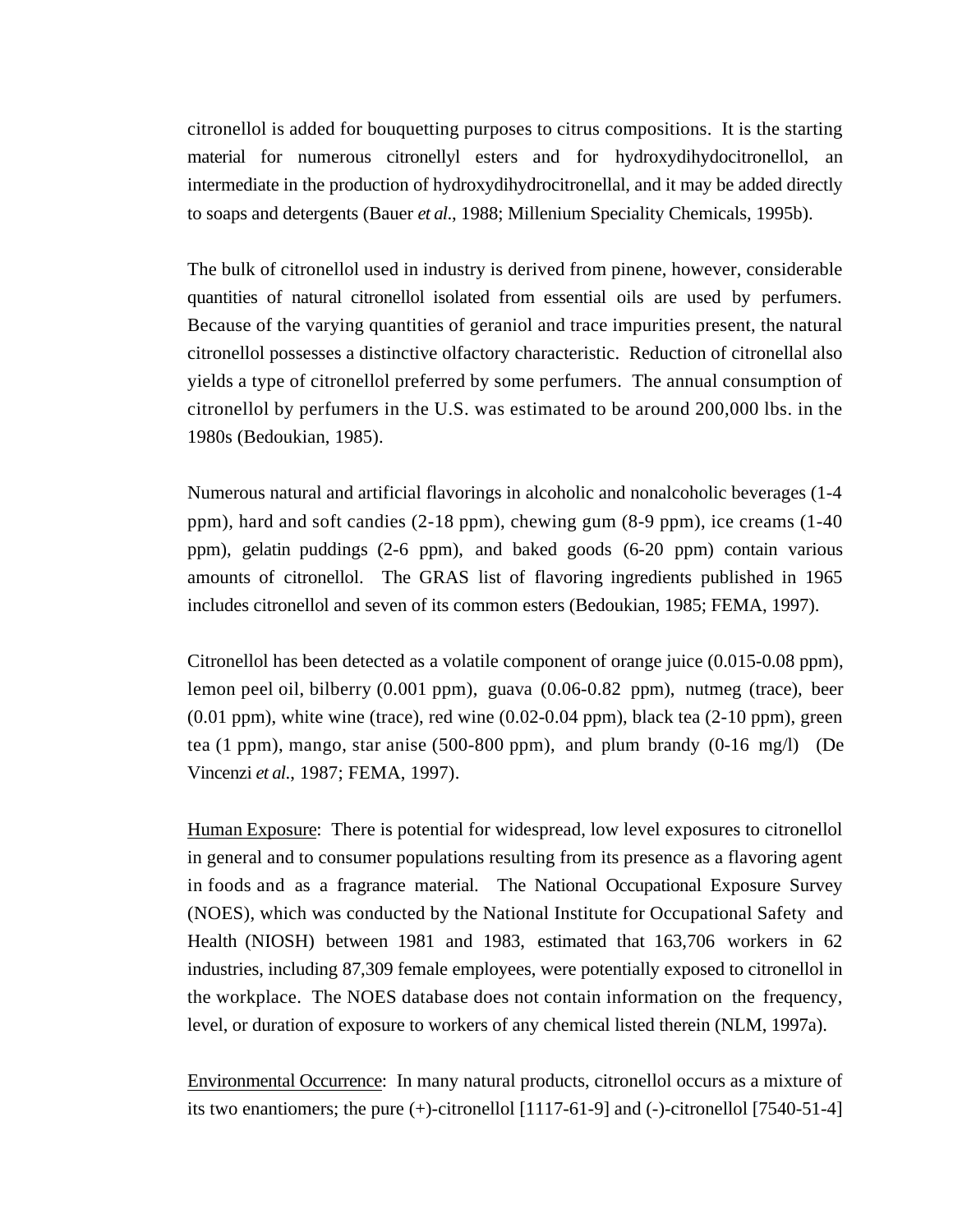form are seldom found (Bauer *et al*., 1988). Citronellol has been reported in nearly a hundred essential oils. It is interesting that rose oils yield the practically pure (-)-form whereas geranium oils give a mixture of both with the  $(-)$ -form predominating (Bedoukian, 1985).

Citronellol was identified in influent wastewater during a screening for non-regulated organic compounds in municipal wastewater in Göteborg, Sweden (Paxéus & Schröder, 1996).

Citronellol has also been qualitatively identified in perfumes, shampoo, after-shave lotion, nail enamel remover, and fabric softener (Wallace *et al.*, 1991).

Regulatory Status: No standards or guidelines have been set by NIOSH or OSHA for occupational exposure to or workplace maximum allowable levels of citronellol. The American Conference of Governmental Industrial Hygienists (ACGIH) has not recommended a threshold limit value (TLV) or biological exposure index (BEI) for citronellol. Citronellol is a "generally recognized as safe" (GRAS) substance approved by the FDA as a direct food additive (synthetic flavoring substance) for human consumption (FDA, 1996).

## EVIDENCE FOR POSSIBLE CARCINOGENIC ACTIVITY

Human Data: No epidemiological studies or case reports investigating the association of exposure to citronellol and cancer risk in humans were identified in the available literature.

Animal Data: No 2-year carcinogenicity studies of citronellol in animals were identified in the available literature. Toxicity information identified was limited to acute and subchronic studies. Acute toxicity values are shown in Table 1.

| Route         | <b>Species</b> | $LD_{50}$ (mg/kg) | Reference                  |
|---------------|----------------|-------------------|----------------------------|
| Oral          | Rat            | 3450              | Moreno, 1973               |
| Intramuscular | Mouse          | 4000              | Northover & Verghese, 1962 |
| Subcutaneous  | Mouse          | 880               | Nozawa, 1952               |
| Dermal        | Rabbit         | 1780-3520         | Moreno, 1973               |

**Table 1. Acute toxicity data for citronellol**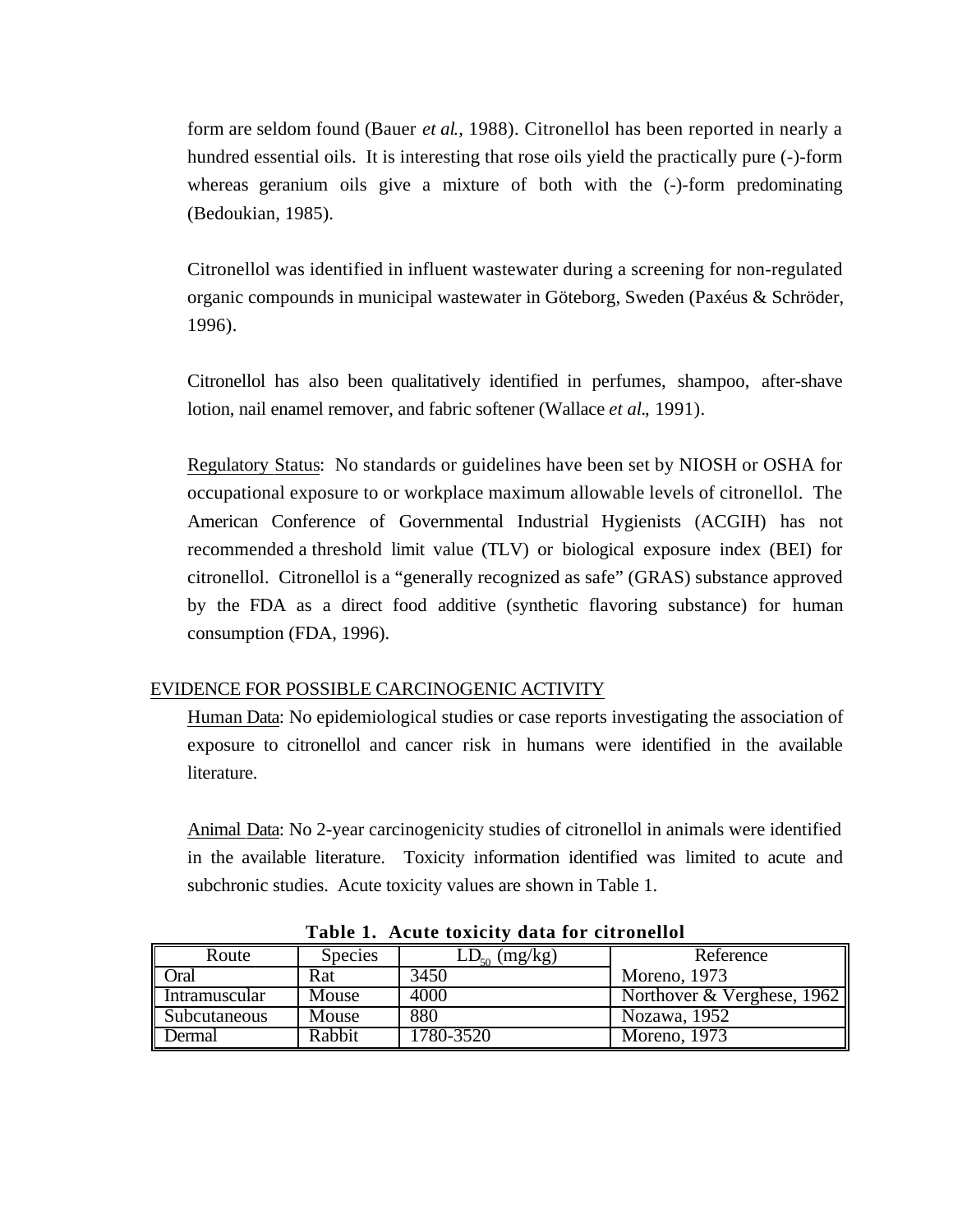No adverse effects were reported when citronellol, as part of a 50:50 mixture with linaloo1, was added to the diet of rats for 12 weeks at a level calculated to provide an average daily intake of 50 mg/kg. A slight retardation of growth rate and decreased food efficiency uptake in males were attributed to unpalatability of the test diet (Oser, 1967).

The ability of citronellol to inhibit azoxymethane (AOM) induced neoplasia has been assessed. Male F344 rats (18-19 rats per group) were administered subcutaneous AOM doses of 15 mg/kg bw twice a week for 3 weeks followed by 5 mg citronellol/g of diet for 22 weeks. Citronellol administration resulted in a modest decrease in the number of adenocarcinomas of the duodenum which was not statistically significant. Incidence in the control and citronellol-treated rats was 50% and 26%, respectively; multiplicity was 0.6 and 0.4 tumors/rat, respectively. Citronellol had no effect on tumors of the large bowel (Wattenberg, 1991).

Short-Term Tests: At concentrations of 8-16 ppm, citronellol was not mutagenic in *Salmonella typhimurium* strains TA98 or TA100. Strain TA98 was tested with and without S9 while TA100 was only tested without activation (Kono *et al.*, 1995). Rockwell and Raw (1979) also reported negative results in strains TA98 and TA100 when citronellol was tested at 0.05-100 &l with S9. Urine samples from rats administered 0.5 ml of citronellol were also negative when assayed with strains TA98 and TA100 (Rockwell & Raw, 1979).

Citronellol (17 &g/disk) was negative in the rec-assay in *Bacillus subtilis* strains H17 and M45 (Oda *et al.,* 1978).

Metabolism: Available information on the metabolism, retention, and excretion of citronellol is extremely limited.

FEMA (1994) speculates that citronellol will be metabolized in humans principally by alcohol oxidation and 4-oxidation to yield 2,6-dimethyl-6-octendioic acid. This acid would be excreted primarily in the urine as an unspecified glucuronic acid conjugate. FEMA bases these speculations on studies of citronellal and on branched-chain aliphatic alcohols and related aldehydes, overall.

Citing studies by Parke (1974), Phillips and coworkers (1976), and Diliberto and coworkers (1988), FEMA notes that branched-chain aliphatic alcohols are rapidly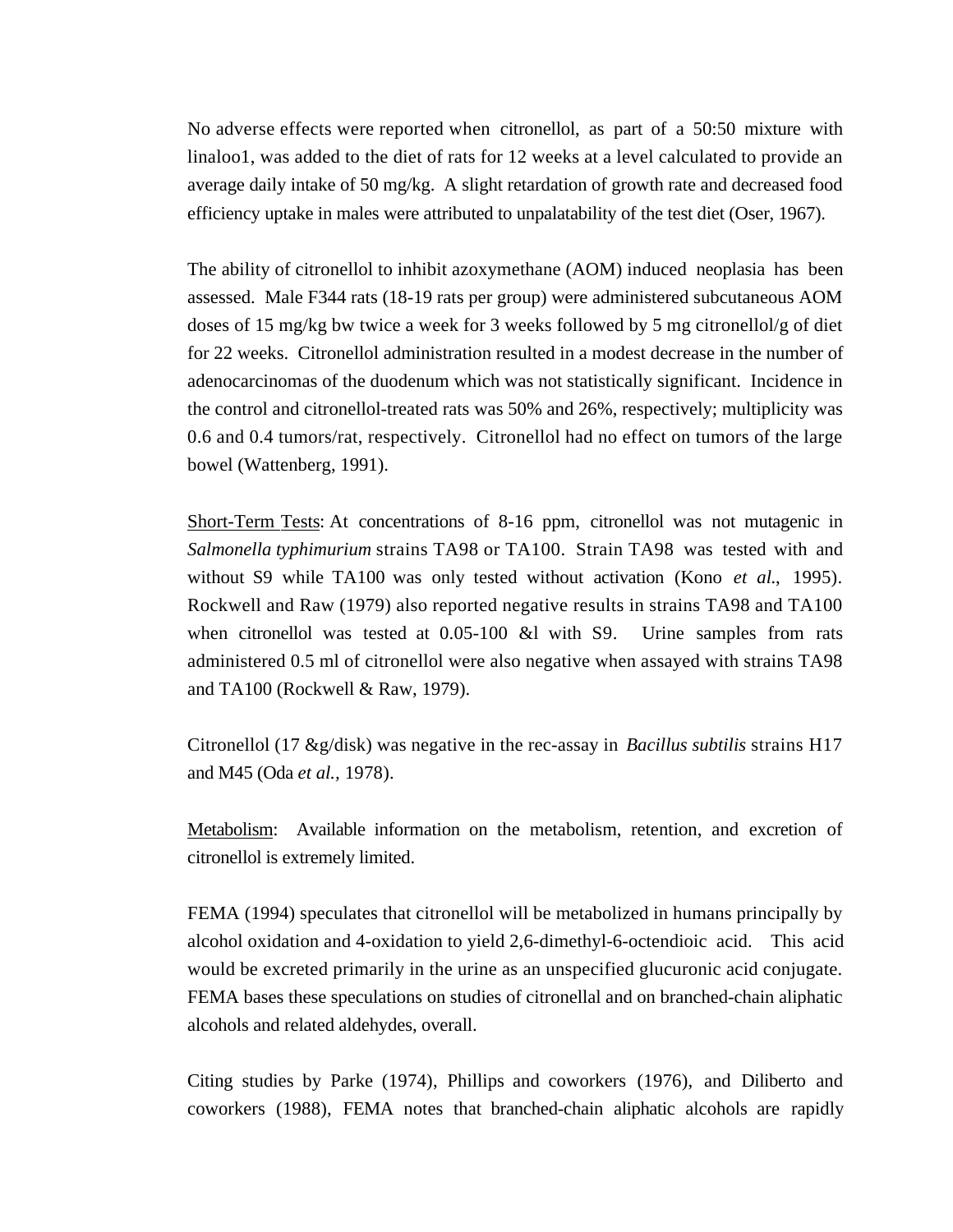absorbed from the gastrointestinal tract. Once absorbed, FEMA notes that metabolic pathways available to form oxygenated polar metabolites include 4-oxidation, alcohol oxidation, hydration, selective hydrogenation, and conjugation. Based on the work of Chadha and Madyastha (1982, 1984) and Ishida and coworkers (1989), FEMA speculates that 4-oxidation of citronellal to yield diols will compete favorably with oxidation of citronellol to yield citronellal. This would lead to the formation of 2,6 dimethyl-2-octendioic acid (reduced Hildebrandt's acid). FEMA supports the plausibility of this metabolic pathway by noting that 2,6-dimethyl-2-octendioic acid (Asano & Yamakawa, 1950) and an alcohol precursor, 8-hydroxy-3,6-dimethyl-6 octenoic acid (Fischer & Beilig, 1940) have been reported as urinary excretion products of *d*-citronellol.

While the metabolic pathway described above is plausible, it is unlikely that it is the only one. Ishida and coworkers (1989) found an acidic metabolite in the urine of rabbits administered citronellal. They also found three neutral metabolites, (-)- and (+) *p*menthane-3,8-diols and isopregol. The *p*-menthane diols were also formed when rabbit gastric juice was mixed with citronellal. It also has been shown that rabbits can metabolize citronellol to reduced Hildebrandt acid and a 7-hydroxymethyl precursor. Together these two compounds accounted for only 10% of the administered dose (Lewis *et al*., 1994).

Citronellal can be metabolized in rabbits by undergoing a proton-catalysed cyclization and conjugation with glucuronic acid (Lewis *et al*., 1994). Citronellol, the corresponding alcohol, does not undergo cyclization. How these differences influence uptake, excretion, and metabolism is not known.

Certain other spice components are known to induce liver enzymes, an important consideration in their metabolism and potential toxicity. Very little information was found on citronellol. Chadha and Madyastha (1984), citing previous work, noted that rat liver and lung microsomal preparations catalyze the hydroxylation of citronellol to form 4- oxidation products.

Other Biological Effects: Citronellol was one of 19 acyclic terpenes evaluated for potential toxicity/carcinogenicity by "Computer Optimized Molecular Parametric Analysis of Chemical Toxicity" (COMPACT) which uses molecular orbital determinations of a chemical's spatial and electronic parameters for prediction of its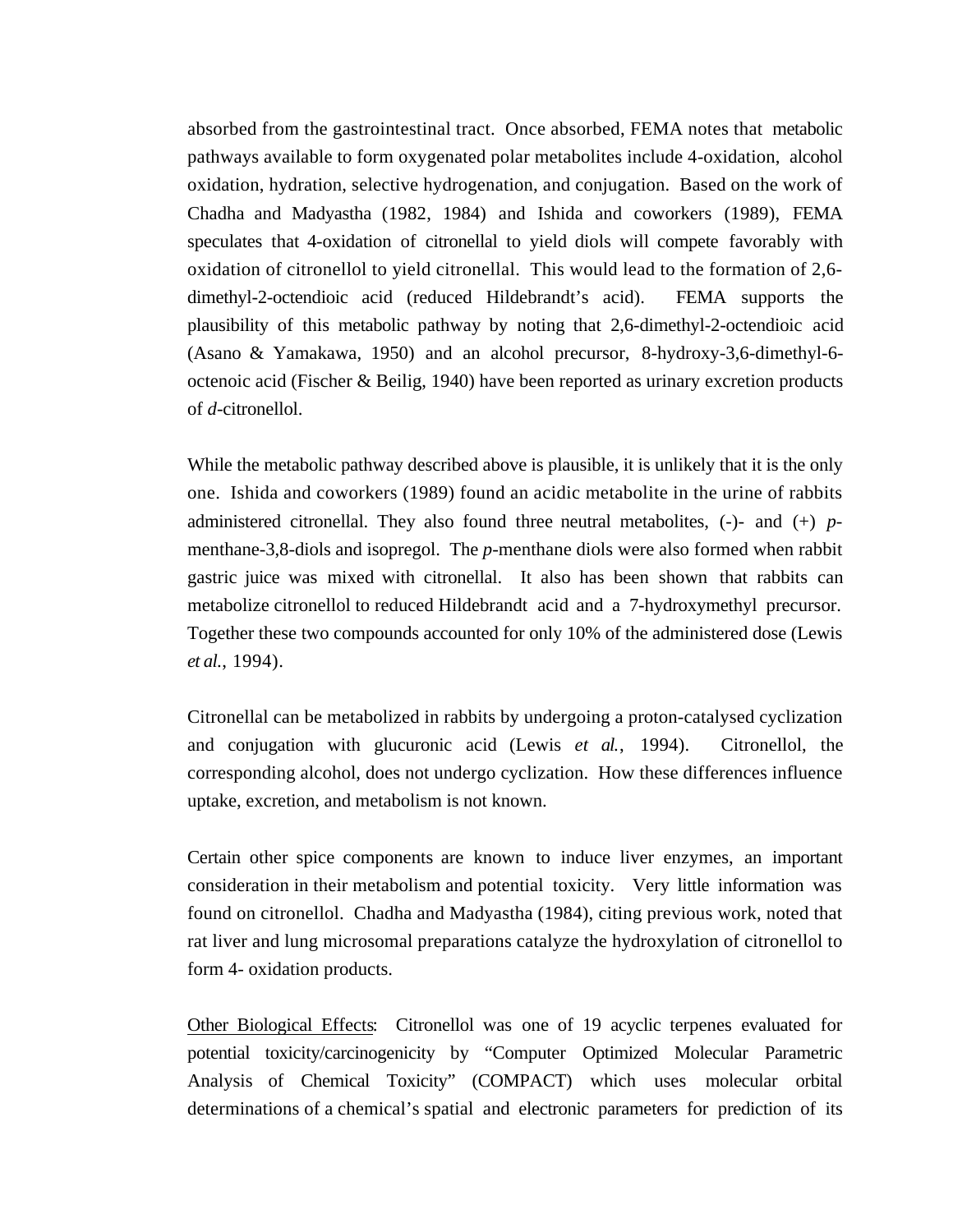metabolic activation or detoxification by the cytochrome P-450 (CYP) super family of mixed-function oxidase enzymes. Previous studies characterized the spatial dimensions of the CYP1K1, 1A2, and 2E1 enzymes which are known to activate mutagens and carcinogens. None of the terpenes was found to have shape or electronic parameters appropriate for metabolic activation by CYP1A1 or 1A2. In addition, none of the chemicals had spatial parameters critical for substrates of CYP2E, and are therefore unlikely to induce formation of reactive oxygen species (ROS) or to initiate or promote malignancy or toxicity by mechanisms involving ROS (Lewis *et al.*, 1994).

Structure Activity Relationships: Citronellol was chosen as a representative of the various impure oils (mixtures), spices, flavorings, fragrances, and household products that contain some form of citronella. As structurally related compounds, food grade geranyl acetate, which contains 29% citronellyl acetate, and the closely related citronellal were obvious choices. Other compounds selected were citral and myrcene, two spice components that like citronellol have an acyclic structure that can fold into an open ringlike configuration. Citral, a mixture of geraniol and nerol, is on test at NTP. It has a polar substituent that may provide an active site. Myrcene, which does not contain a polar substituent, is the simplest member of the structurally related group. A summary of information found in the available literature is presented in Table 2.

| <b>Chemical Name</b>      | Carcinogenicity Data                    | <b>Mutagenicity Data</b>                         |
|---------------------------|-----------------------------------------|--------------------------------------------------|
| Citronellol               | modest inhibition of AOM-induced        | negative in S. typhimurium strains               |
| $[106-22-9]$              | adenocarcinomas of the duodenum         | TA98 and TA100 with or without                   |
| $H_3C_$<br>- H            | (Wattenberg, 1991)                      | S9 (Kono et al., 1995; Rockwell &                |
|                           |                                         | Raw, 1979)                                       |
|                           | unlikely to be carcinogenic in a        |                                                  |
| CH <sub>2</sub> OH        | <b>Computerized Optimized Molecular</b> | negative in <i>B</i> . <i>subtilis</i> rec assay |
|                           | Parametric Analysis of Chemical         | (Oda et al., 1978)                               |
|                           | Toxicity (COMPACT) evaluation           |                                                  |
| $H_3C$<br>CH <sub>2</sub> | (Lewis et al., 1994)                    |                                                  |
| Citronellal               | unlikely to be carcinogenic in a        | negative in S. typhimurium strains               |
| $[106-23-0]$              | <b>COMPACT</b> evaluation (Lewis et     | TA98 and TA100 with or without                   |
| CH <sub>3</sub>           | al., 1994)                              | S9 (Kasamaki et al., 1982)                       |
|                           |                                         |                                                  |
|                           |                                         | induced chromosomal aberrations                  |
| <b>CHO</b>                |                                         | in Chinese hamster B241 cells                    |
|                           |                                         | (Kasamaki et al., 1982)                          |
|                           |                                         | posttreatment did not influence                  |
| $H_3C$<br>CH <sub>2</sub> |                                         | mitomycin C-induced sister                       |

**Table 2. Summary of information on citronellol and structurally related compounds**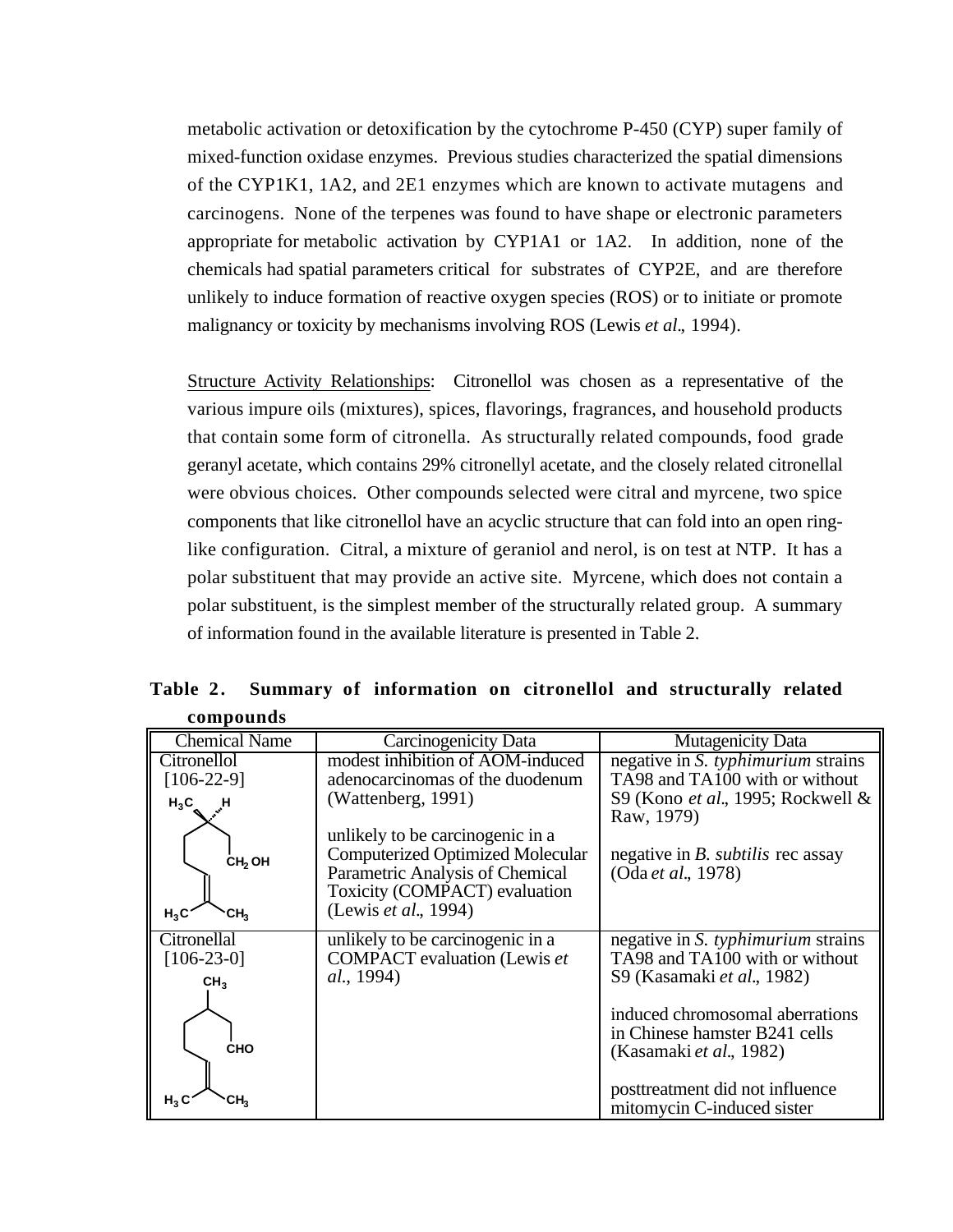|                                                |                                                                                                                                                                                                                                                                                         | chromatid exchanges in Chinese<br>hamster ovary cells (Sasaki et al.,<br>1989)                                                                                                                                                                   |
|------------------------------------------------|-----------------------------------------------------------------------------------------------------------------------------------------------------------------------------------------------------------------------------------------------------------------------------------------|--------------------------------------------------------------------------------------------------------------------------------------------------------------------------------------------------------------------------------------------------|
| Citral<br>$[5392 - 40 - 5]$<br>CH <sub>3</sub> | NTP prechronic studies in rats and<br>mice (microencapsulation in feed)<br>have been completed, and citral is<br>on test in rats and mice (NTP,<br>1997)                                                                                                                                | negative in S. typhimurium strains<br>TA92, TA1535, TA100, TA1537,<br>TA94, and TA98 with or without<br>S9 (Lutz et al., 1982; Ishidate et<br><i>al.</i> , 1984; Zeiger <i>et al.</i> , 1987)                                                    |
| <b>CHO</b><br>$H_3C$<br>CH <sub>3</sub>        | Several studies have predicted the<br>carcinogenic activity of citral in the<br>NTP bioassay. Six predicted it to<br>be noncarcinogenic: evaluation by<br>COMPACT, CASE/MULTICASE,<br>rule learning (RL), and DEREK as<br>well as two on chemical structure,                            | did not demonstrate antimutagenic<br>potential against the activity of<br>several chemical mutagens in S.<br><i>typhimurium</i> and <i>E. coli</i> or against<br>UV-induced mutagenesis in $E$ . $\text{coli}$<br>(Ohta <i>et al.</i> , 1986a,b) |
|                                                | genotoxicity, and rodent toxicity<br>considerations. Three predicted it<br>to be carcinogenic based on<br>chemical structure, genotoxicity,<br>and rodent toxicity considerations.<br>Equivocal results were predicted by                                                               | negative for chromosomal<br>aberrations in Chinese hamster<br>fibroblast cells without S9 (not<br>tested with S9) (Ishidate et al.,<br>1984)                                                                                                     |
|                                                | the Rapid Screening of Hazard<br>(RASH) method (Ashby, 1996;<br>Benigni et al., 1996; Bootman,<br>1996; Huff et al., 1996; Jones &<br>Easterly, 1996; Lee et al., 1996;<br>Lewis et al., 1996; Marchant & The<br>DEREK Group, 1996; Tennant &<br>Spalding, 1996; Zhang et al.,<br>1996) | induced DNA repair in <i>B. subtilis</i><br>(NLM, 1997b)<br>negative for chromosome<br>aberrations and positive for sister<br>chromatid exchanges in Chinese<br>hamster ovary cells (Givaudan<br>Corp., 1985)                                    |
|                                                | inhibited tumor promotion in a two-<br>stage skin-carcinogenesis study in<br>hairless mice (Connor, 1991)                                                                                                                                                                               |                                                                                                                                                                                                                                                  |
| Myrcene<br>$[123-35-3]$<br>CH <sub>2</sub>     | oral administration did not inhibit<br>the production of DMBA-induced<br>mammary tumors in Sprague-<br>Dawley rats (Russin et al., 1989)                                                                                                                                                | negative in the Chinese hamster V-<br>79/6-thioguanine assay with or<br>without S9 (CCRIS, 1997)                                                                                                                                                 |
| CH <sub>2</sub>                                |                                                                                                                                                                                                                                                                                         | negative for chromosomal<br>aberrations and SCEs in human<br>lymphocytes and for mutation at<br>the HPRT locus in V79 cells<br>(Roscheisen et al., 1992a)                                                                                        |
| $H_3C$<br>CH <sub>3</sub>                      |                                                                                                                                                                                                                                                                                         | negative in the <i>in vivo</i> bone<br>marrow chromosome aberration<br>test with rats (Roscheisen et al.,<br>1992a)                                                                                                                              |
|                                                |                                                                                                                                                                                                                                                                                         | reduced SCEs-induced by S9-<br>activated cyclophosphamide in<br>human lymphocytes and V79 cells;                                                                                                                                                 |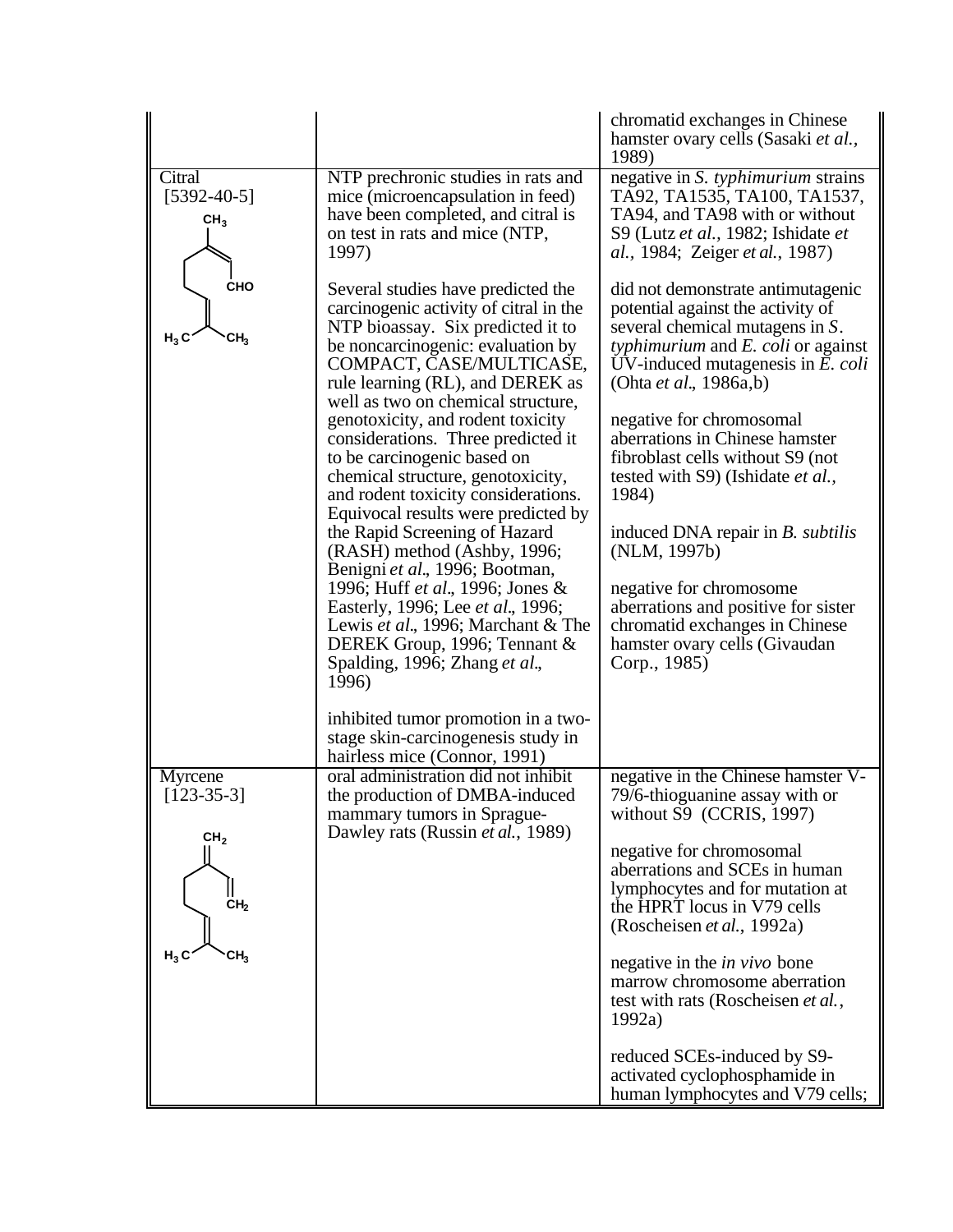|                                                                                                                                                                                       |                                                                                                                                                                                                                                                                                                                                                | also inhibited SCEs in V79 cells<br>induced by aflatoxin B1 but not by<br>BAP or DMBA (Roscheisen et al.,<br>1992b)                                                             |
|---------------------------------------------------------------------------------------------------------------------------------------------------------------------------------------|------------------------------------------------------------------------------------------------------------------------------------------------------------------------------------------------------------------------------------------------------------------------------------------------------------------------------------------------|---------------------------------------------------------------------------------------------------------------------------------------------------------------------------------|
| Geranyl acetate<br>$[cis=141-12-8]$<br>$[trans=105-87-3]$<br>Food grade geranyl<br>acetate contains<br>29% citronellyl<br>acetate<br>$[150-84-5]$<br>CH <sub>3</sub><br>Ο<br>сн,оссн, | Mouse<br>no evidence of carcinogenic activity<br>in male and female $B6C3F_1$ mice<br>gavaged with 500 or 1000 mg/kg<br>(food grade) 5 times a week for up<br>to two years; survival of high dose<br>males and females (91 weeks) and<br>of low dose females may have been<br>inadequate for detection of late<br>appearing tumors (NTP, 1987) | negative in a <i>B</i> . <i>subtilis</i> rec-assay<br>(NTP, 1987)<br>negative in S. typhimurium strains<br>TA98, TA100, TA1535, and<br>TA1537 with or without S9 (NTP,<br>1987) |
|                                                                                                                                                                                       | Rat                                                                                                                                                                                                                                                                                                                                            |                                                                                                                                                                                 |
| $H_3C$<br>CH <sub>3</sub><br><i>trans</i> -geranyl                                                                                                                                    | no evidence of carcinogenic activity<br>in male and female F344/N rats<br>gavaged with 1000 or 2000 mg/kg<br>(food grade) 5 times a week for                                                                                                                                                                                                   |                                                                                                                                                                                 |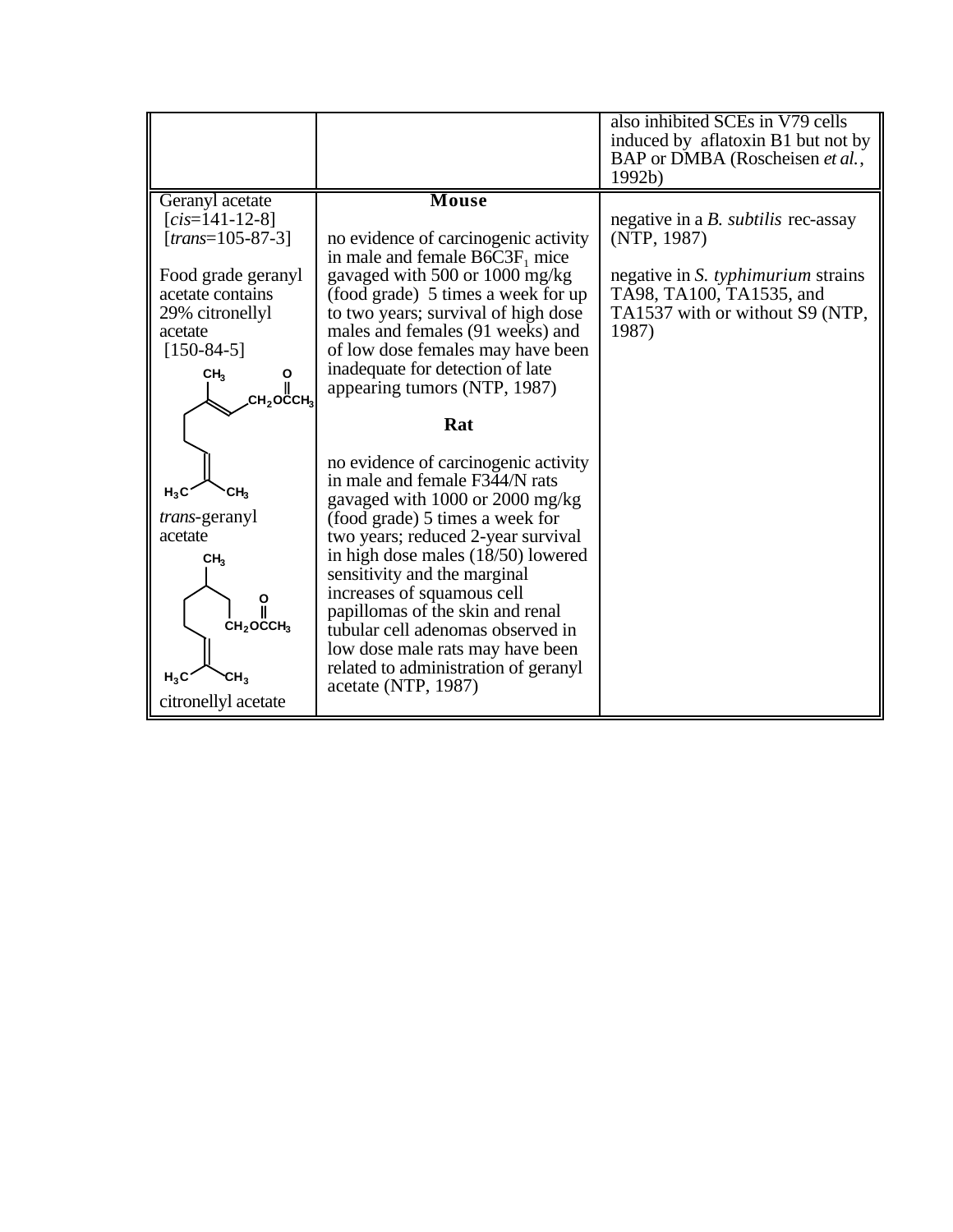#### **REFERENCES**

Anon. (1997) Chemical imports. *Chem. Mark. Rep.*, **251**(18), 25

- Asano, M. & Yamakawa, T. (1950) The fate of branched-chain fatty acids in the body. 1. A contribution to the problem of "Hildebrandt Acid." *J. Biochem. (Tokyo)*, **37**, 321-327 [cited in: FEMA (1994)]
- Ashby, J. (1996) Prediction of rodent carcinogenicity for 30 chemicals. *Environ. Health Perspect.*, **104**(S5), 1101-1104
- Bauer, K., Garbe, D. & Surburg, H. (1988) Flavors and Fragrances. In: Gerhartz, W., Yamamoto, Y.S., Elvers, B., Rounsaville, J.F. & Schulz, G., eds., *Ullmann's Encyclopedia of Industrial Chemistry*, 5th rev. ed., Vol. A11, New York, VCH Publishers, pp. 157-158
- Bedoukian, P.Z. (1985) *Perfumery and Flavoring Synthetics*, 3rd. rev. ed., Wheaton, IL, Allured Publishing Corp., pp. 127-137
- Benigni, R., Andreoli, C. & Zito, R. (1996) Prediction of rodent carcinogenicity of further 30 chemicals bioassayed by the U.S. National Toxicology Program. *Environ. Health Perspect.*, **104**(S5), 1041-1044
- Bootman, J. (1996) Speculations on the rodent carcinogenicity of 30 chemicals under evaluation in rat and mouse bioassays organised by the U.S. National Toxicology Program. *Environ. Mol. Mutagen.*, **27**, 237-243
- Budavari, S., ed. (1996) *The Merck Index*, 12th ed., Whitehouse Station, NJ, Merck & Co., Inc., pp. 393-394
- CCRIS (1997) *Chemical Carcinogenesis Research Information System*, National Library of Medicine, Bethesda, MD, searched May 1997
- Chadha, A. & Madyastha K.M. (1982) Omega-hydroxylation of acyclic monoterpene alcohols by rat lung microsomes. *Biochem. Biophys. Res. Commun.,* **108**, 1271-1277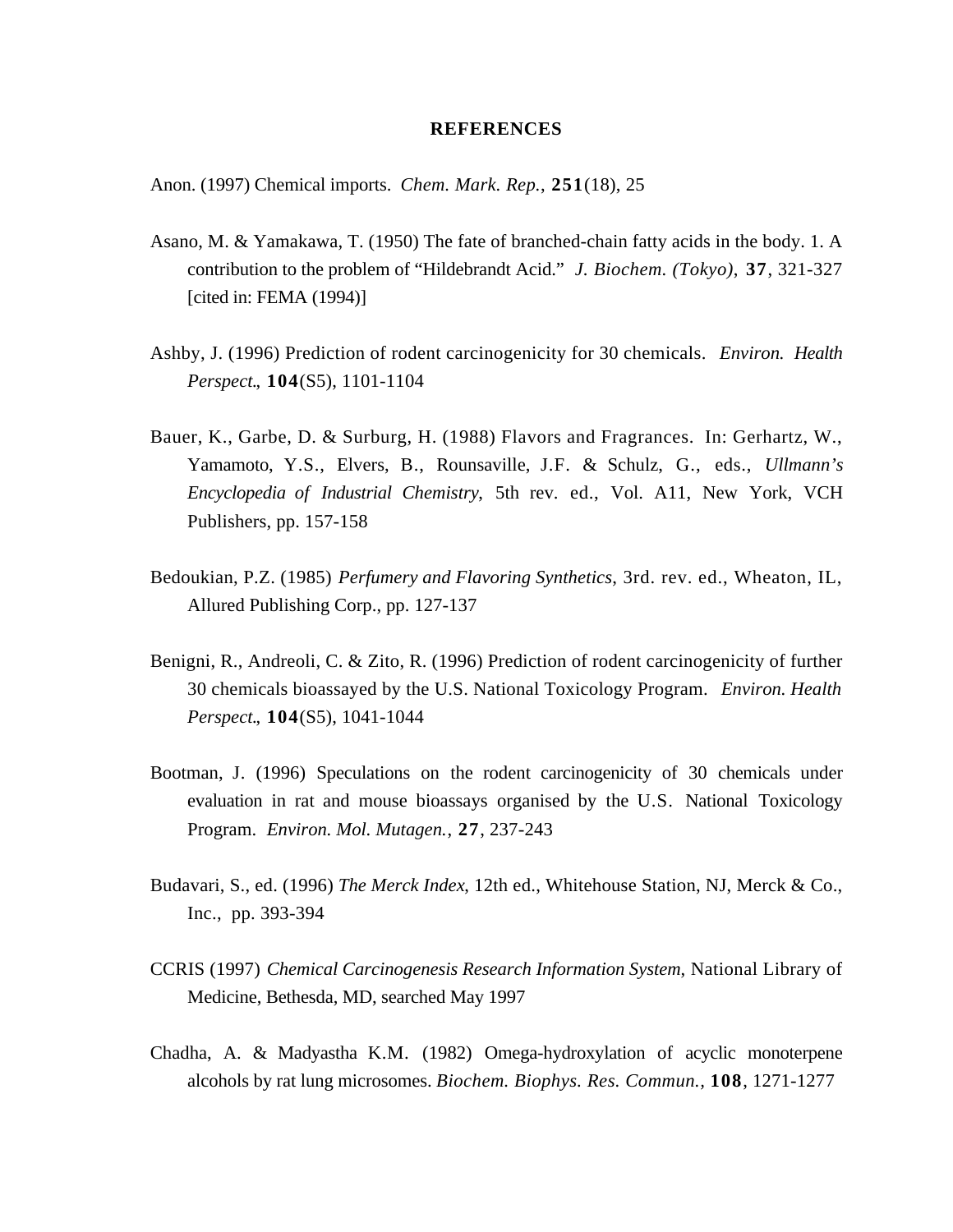- Chadha, A. & Madyastha K.M. (1984) Metabolism of geraniol and linalool in the rat and effects on liver and lung microsomal enzymes. *Xenobiotica*, **14**, 365-374
- Connor, M.J. (1991) Modulation of tumor promotion in mouse skin by the food additive citral (3,6-dimethyl-2,6-octadienal). *Cancer Lett.*, **56**, 25-28
- De Vincenzi, M., Castriotta, F., Di Folco, S., Dracos, A., Magliola, M., Mattei, R., Purificato, I., Stacchini, A., Stacchini, P. & Silano, B. (1987) A basis for estimation of consumption: Literature values for selected food volatiles. Part II. *Food Addit. Contam*., **4**(2), 161-218
- Diliberto, J.J., Usha, G. & Birnbaum, L.S. (1988) Disposition of citral in male Fischer rats. *Drug Metab. Dispos.,* **16**, 721-727 [cited in: FEMA (1994)]
- FDA (1996) Food and Drugs. *Code Fed. Regul*., Title 21, Part 172.515, pp. 51-58
- FEMA (1994) *Monograph 2309: dl-Citronellol (FEMA No. 2309)*, Washington, DC, Flavor and Extract Manufacturers' Association, 4 pp.
- FEMA (1997) *FEMA Database: dl-Citronellol (FEMA No. 2309)*, Washington, DC, Flavor and Extract Manufacturers' Association, 31 pp.
- Fischer, F.G. & Bielig, H.J. (1940) Hydration of unsaturated substances in animal organisms. *Hoppe-Seyler's Z. Physiological Chem.*, **266**, 73-98 [cited in: FEMA (1994)]
- Givaudan Corp. (1985) *National Toxicology Program Fiscal Year 1985 Annual Plan (EPA OTS0516404)*
- Huff, J., Weisburger, E. & Fung, V.A. (1996) Multicomponent criteria for predicting carcinogenicity: Dataset of 30 NTP chemicals. *Environ. Health Perspect.*, **104**(S5), 1105-1112
- Ishida, T., Toyota, M. & Asakawa, Y. (1989) Terpenoid biotransformation in mammals. V. Metabolism of (+)-citronellal, 7-hydroxycitronellal, citral, (-)-perillaldehyde, (-) myrtenal, cuminaldehyde, thujone, and carvone in rabbits. *Xenobiotica*, **19**, 843-855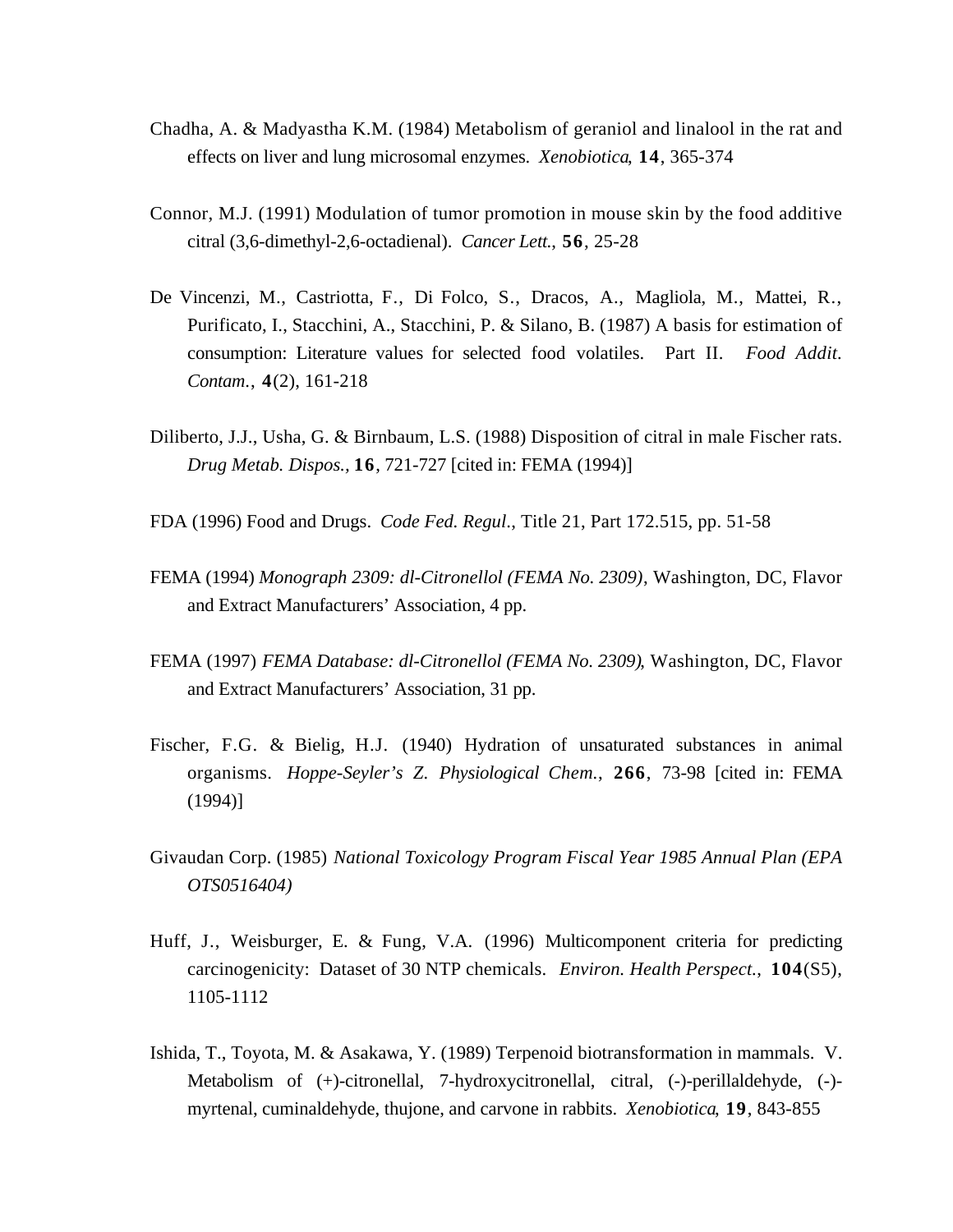- Ishidate, M., Sofuni, T., Yoshikawa, K., Hayashi, M., Nohmi, T., Sawada, M. & Matsuoka, A. (1984) Primary mutagenicity screening of food additives currently used in Japan. *Food Chem. Toxicol.*, **22**(8), 623-636
- Jones, T.D. & Easterly, C.E. (1996) A RASH analysis of National Toxicology Program data: Predictions for 30 compounds to be tested in rodent carcinogenesis experiments. *Environ. Health Perspect.*, **104**(S5), 1017-1030
- Kasamaki, A., Takahashi, H., Tsumura, N., Niwa, J., Fujita, T. & Urasawa, S. (1982) Genotoxicity of flavoring agents. *Mutat. Res.*, **105**, 387-392
- Kono, M., Yoshida, Y., Itaya, Y., Shimobo, K., Yoshikawa, K., Terashita, T. & Shishiyama, J. (1995) Antimicrobial activity and mutagenicity of allyl isothiocyanate and several essential oils from spices. *Mem. Fac. Agr. Kinki Univ.,* **28**, 11-19
- Lee, Y., Buchanan, B.G. & Rosenkranz, H.S. (1996) Carcinogenicity predictions for a group of 30 chemicals undergoing rodent cancer bioassays based on rules derived from subchronic organ toxicities. *Environ. Health Perspect.*, **104**(S5), 1059-1063
- Lewis, D.F.V., Ioannides, C., Walker, R. & Parke, D.V. (1994) Safety evaluations of food chemicals by "COMPACT" 1. A study of some acyclic terpenes. *Food Chem. Toxicol.*, **32**(11) 1053-1059
- Lewis, D.F.V., Ioannides, C. & Parke, D.V. (1996) COMPACT and molecular structure in toxicity assessment: A prospective evaluation of 30 chemicals currently being tested for rodent carcinogenicity by the NCI/NTP. *Environ. Health Perspect.*, **104**(S5), 1011- 1016
- Lide, D.R., ed. (1995) *CRC Handbook of Chemistry and Physics*, 76th ed., Boca Raton, FL, CRC Press, p. 3-234
- Lutz, D., Eder, E., Neydecker, T. & Henschler, D. (1982) Structure-mutagenicity relationship in alpha,beta-unsaturated carbonylic compounds and their corresponding allylic alcohols. *Mutat. Res.*, **93**, 305-315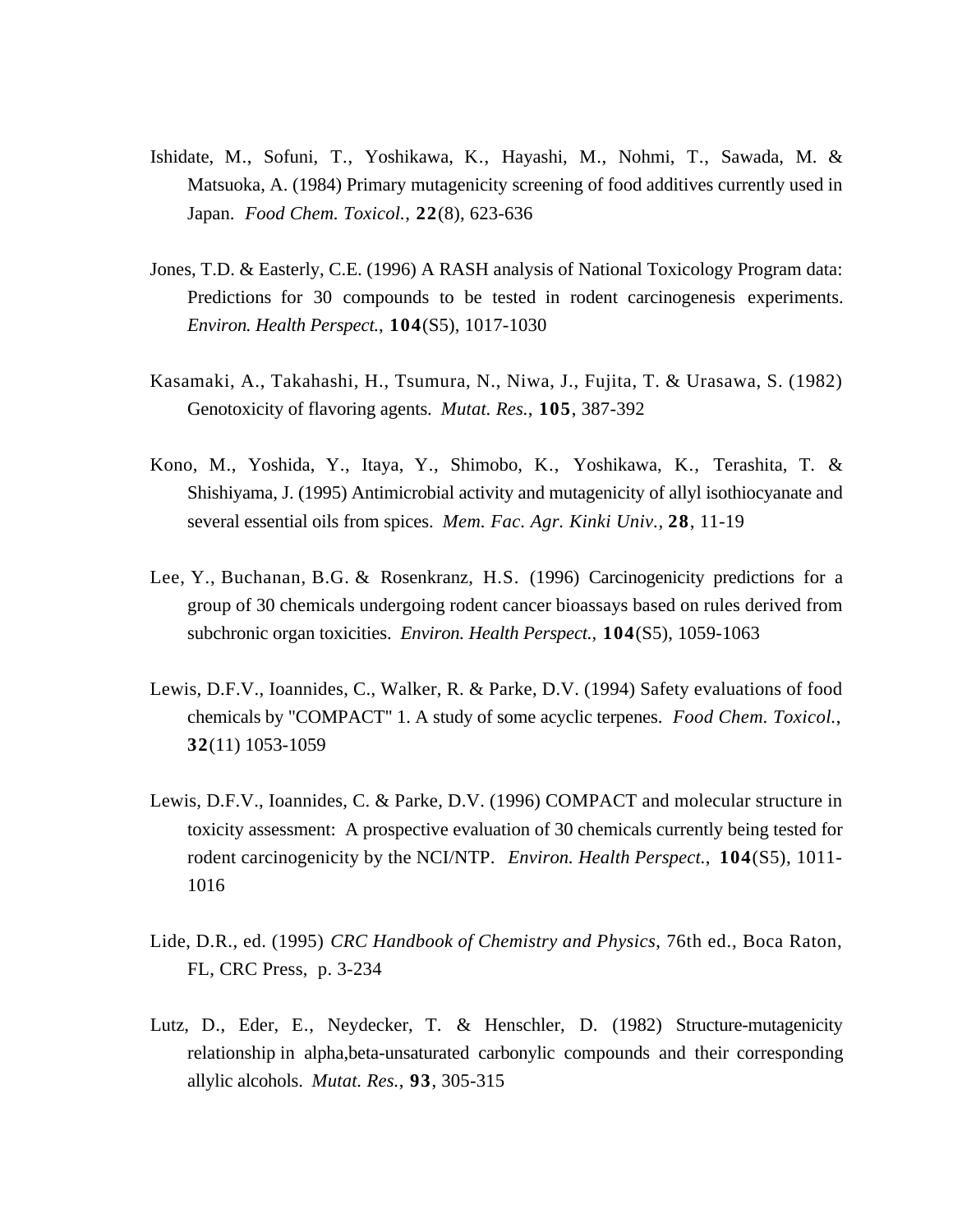- Marchant, C.A. & The DEREK Group (1996) Prediction of rodent carcinogenicity using the DEREK system for 30 chemicals currently being tested by the National Toxicology Program. *Environ. Health Perspect.*, **104**(S5), 1065-1073
- Millenium Specialty Chemicals (1995a) *Product Data Sheet: Citronellol Terpenes*, Jacksonville, FL
- Millenium Specialty Chemicals (1995b) *Product Data Sheet: Citronellol Select*, Jacksonville, FL
- Millenium Specialty Chemicals (1995c) *Product Data Sheet: Citronellol 80*, Jacksonville, FL
- Millenium Specialty Chemicals (1995d) *Product Data Sheet: Citronellol Prime*, Jacksonville, FL
- Millenium Specialty Chemicals (1995e) *Product Data Sheet: Citronellol AJ, FCC*, Jacksonville, FL
- Moreno, O.M. (1973) Acute toxicity studies on rats and rabbits. (Unpublished) [cited in: FEMA (1994)]
- NLM (1997a) *RTECS (Registry of Toxic Effects of Chemical Substances)*, Bethesda, MD, National Library of Medicine, searched May, 1997 [Record No. 53763]
- NLM (1997b) *RTECS (Registry of Toxic Effects of Chemical Substances)*, Bethesda, MD, National Library of Medicine, searched May, 1997 [Record No. 53745]
- Northover, B.J. & Verghese, J. (1962) The pharmacology of certain terpene alcohols and oxides. *J. Sci. Res. Sect. C.,* **21**, 342-345
- Nozawa, Y. (1952) A report on studies of anthelminthic actions of principles of volatile oils. III. Toxicity for mice and the efficacy against pig ascaria and earthworm muscles. *Sapporo Igaku Zasshi*, **3**(3-4), 73-77 [cited in: FEMA (1997)]
- NTP (1987) *Carcinogenesis Studies of Food Grade Geranyl Acetate (71% Geranyl Acetate, 29% Citronellyl Acetate) (CAS No. 105-87-3) in F344/N Rats and B6C3F1 Mice*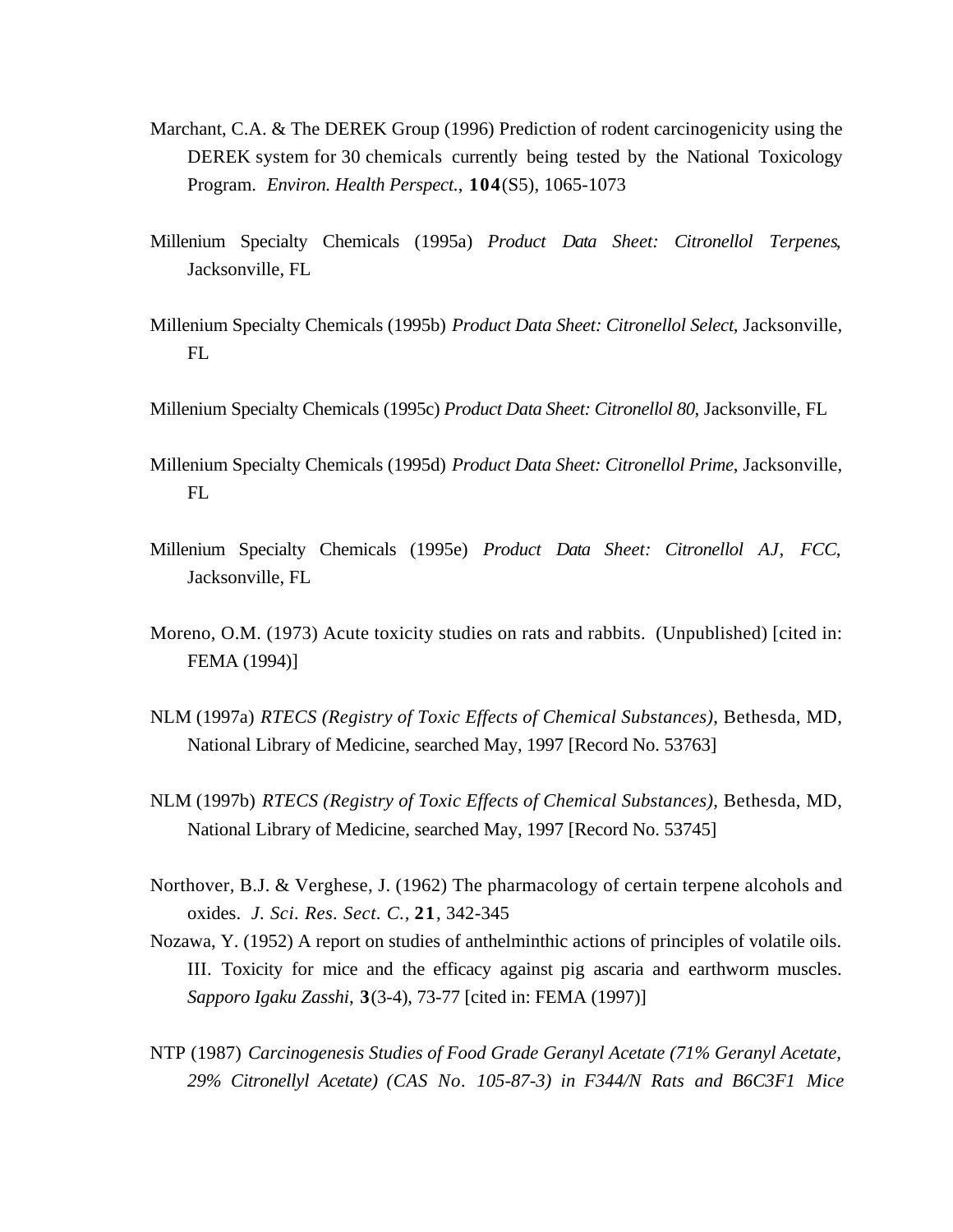*(Gavage Studies) (Technical Report Series No. 252; NIH Publ. No. 88-2508)*, Research Triangle Park, NC, National Toxicology Program

- NTP (1997) *Management Status Report (05/14/97)*, Research Triangle Park, NC, National Toxicology Program, p. 39
- Oda, Y., Hamano, Y., Inoue, K., Yamamoto, H., Nihara, T. & Kunita, N. (1978) Mutagenicity of food flavors in bacteria. 1. *Osaka-Furitsu Koshu Eisei Kenkyu Hokoku Shokuhin Eisei*, **9**, 177-181
- Ohta, T., Watanabe, M., Tsukamoto, R., Shirasu, Y. & Kada, T. (1986a) Antimutagenic effects of 5-fluorouracil and 5-fluorodeoxyuridine on UV-induced mutagenesis in *Escherichia coli*. *Mutat. Res.*, **173**, 19-24
- Ohta, T., Watanabe, M., Watanabe, K., Shirasu, Y. & Kada, T. (1986b) Inhibitory effects of flavourings on mutagenesis induced by chemicals in bacteria. *Food Chem. Toxicol.*, **24**(1), 51-54
- Oser, B.L. (1967) Private communication to FEMA. [cited in: FEMA (1994)]
- Parke, D.V., Rahman, K.M. & Walker, R. (1974) The disposition of linalool in rats. *Biochem. Soc. Transact.*, **2**, 612-615
- Paxéus, N. & Schröder, H.F. (1996) Screening for non-regulated organic compounds in municipal wastewater in Göteborg, Sweden. *Water Sci. Technol*., **33**(6), 9-15
- Phillips, J.C., Kingsnorth, J., Gangolli, S.D. & Gaunt, I.F. (1976) Studies on the absorption, distribution and excretion of citral in the rat and mouse. *Food Chem. Toxicol.*, **14**, 537-540 [cited in: FEMA (1994)]
- Rockwell, P. & Raw, I. (1979) A mutagenic screening of various herbs, spices, and food additives. *Nutr. Cancer*, **1**(4), 10-15
- Roscheisen, C., Zamith, H., Vidal, M., Paumbartten, F.J. & Speit, G. (1992a) Antimutagenic effects of beta-myrcene. *Mutat. Res.,* **271**(2), 180 [Abstract]